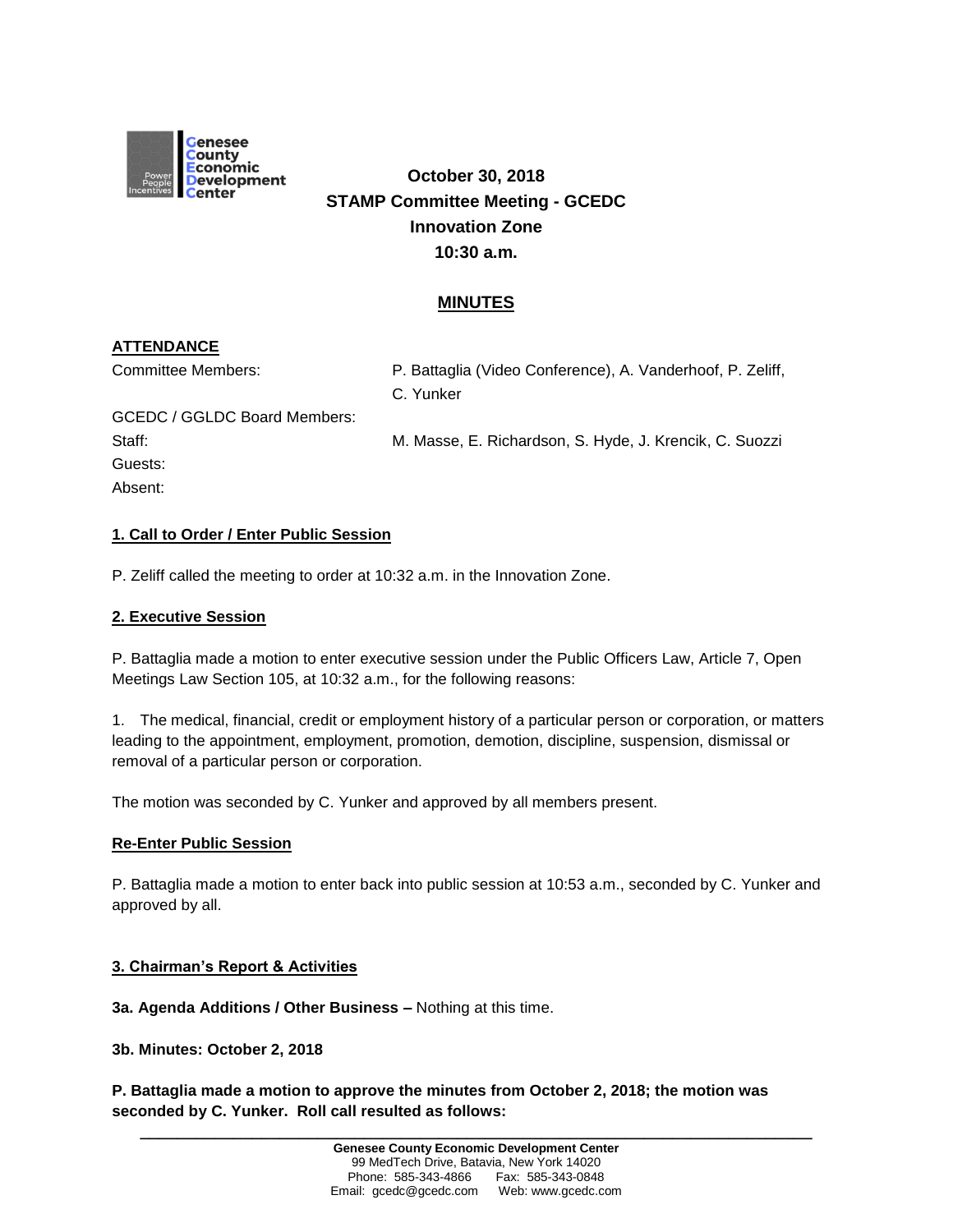P. Zeliff - Yes P. Battaglia - Yes (Video Conference) C. Yunker - Yes A. Vanderhoof- Yes **The item was approved as presented.**

## **4. Discussions / Official Recommendations to the Board:**

**4a. \$33M STAMP Grant Draw Review YTD** – M. Masse reminded the Committee that the imprest account was set up and on January 12, 2018 Empire State Development (ESD) deposited \$15.1M into the account. The first 8 Grant Utilization Request Forms (GURF) have been submitted and authorization has been received to release those funds. The requests have taken approx. 5-10 days to receive approval.

**4b**. **Construction Update** – M. Masse shared that the phase 1 water project is substantially complete, and phase 2 is expected to be substantially complete within the next week or so. The asbestos abatement of the houses will begin on Monday with the demolition of those houses to follow.

**4c. Verizon Wireless Invoice – Road Widening Project** – As part of the road widening project on Route 77/63, National Grid has installed new poles and have relocated their lines. Verizon now needs to move their telecommunications lines and remove the old poles. The amount to complete this work is \$23,589.77. We paid for this work on Route 63 when those utility poles needed to be relocated as well.

**C. Yunker made a motion to recommend approval to pay Verizon \$23,589.77 to move their telecommunication lines and remove the old poles along Route 77/63 as presented; the motion was seconded by A. Vanderhoof. Roll call resulted as follows:**

P. Zeliff - Yes P. Battaglia - Yes (Video Conference) C. Yunker - Yes A. Vanderhoof- Yes **The item was approved as presented.**

**4d. Phase III Archeo Contract Amendment –** In October of 2017, the GCEDC approved a contract with CC Environment and Planning to complete the Phase III archeological work. Phase III consists of removal of all potential artifacts from the areas identified and compliance with section 106 of the National Historic Preservation Act. One component of this work was hiring a contractor with an excavator to strip the topsoil for the removal of the artifacts. At the time the contract was approved, there was an estimate included for the number of hours of work required for the excavator. Now that we are progressing with the work, that estimate needs to be revised based on the actual time needed to complete the work, which has been more than originally estimated. The additional \$12,000 will be covered under the ESD \$33M grant.

**\_\_\_\_\_\_\_\_\_\_\_\_\_\_\_\_\_\_\_\_\_\_\_\_\_\_\_\_\_\_\_\_\_\_\_\_\_\_\_\_\_\_\_\_\_\_\_\_\_\_\_\_\_\_\_\_\_\_\_\_\_\_\_\_\_\_\_\_\_\_\_\_**